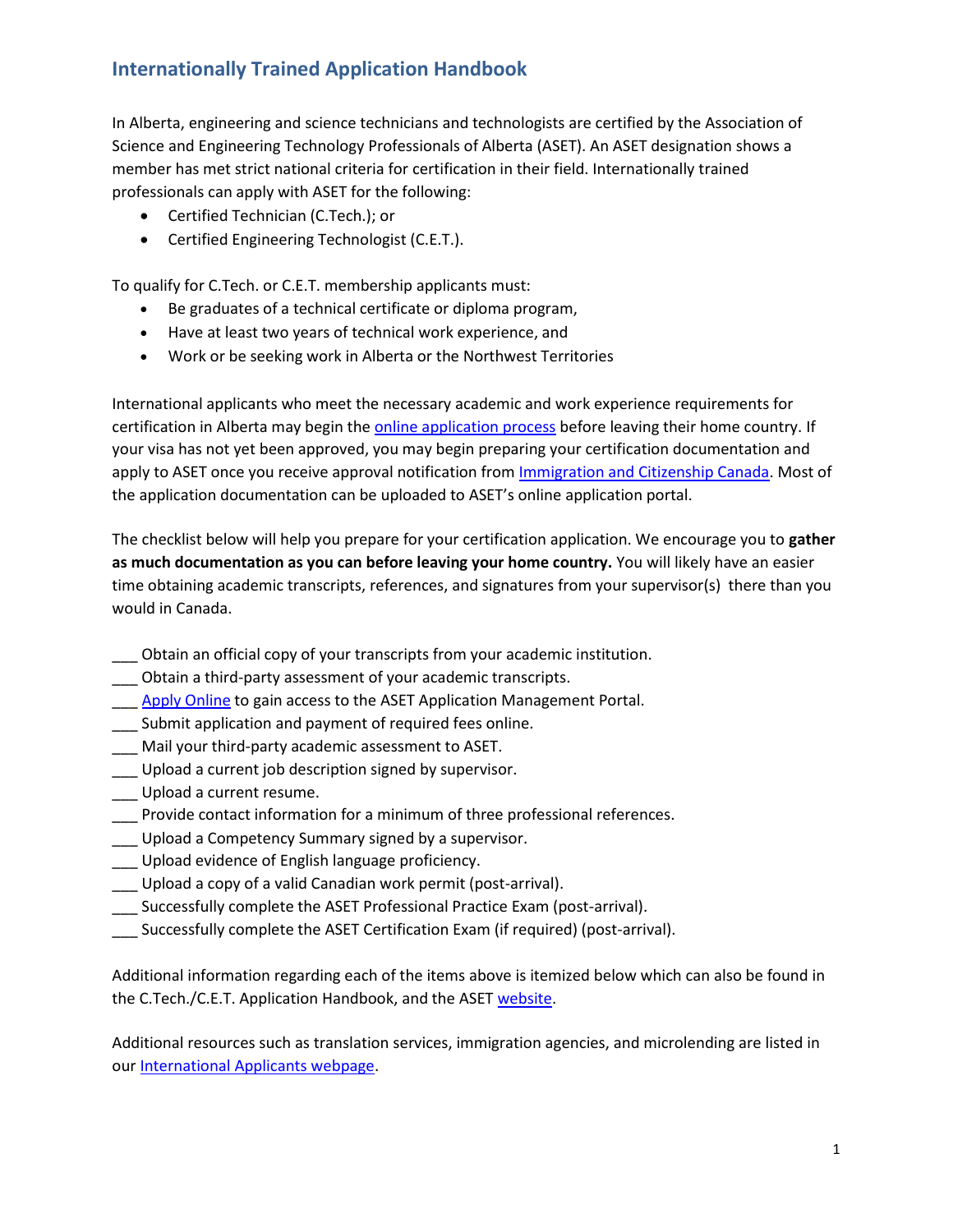The detailed checklist below will help you prepare for your certification application. We encourage you to **gather as much documentation as you can before leaving your home country.** You will likely have an easier time obtaining academic transcripts, references, and signatures from your supervisor(s) there than you would in Canada.

Please note that any documentation you submit to ASET as part of your application must be in English. Translations will be accepted only when certified by a professional translator and accompanied by the original source documents.

| <b>Step</b> |                                                                                                                            | <b>Notes to Applicant</b>                                                                                                                                                                                                                                                                                                                                                                                                                                                                                                                                                                                                                                                                                                                                                                                                        | Complete? |
|-------------|----------------------------------------------------------------------------------------------------------------------------|----------------------------------------------------------------------------------------------------------------------------------------------------------------------------------------------------------------------------------------------------------------------------------------------------------------------------------------------------------------------------------------------------------------------------------------------------------------------------------------------------------------------------------------------------------------------------------------------------------------------------------------------------------------------------------------------------------------------------------------------------------------------------------------------------------------------------------|-----------|
| 1.          | Obtain an official<br>copy of your<br>transcripts from<br>your academic<br>institution for the<br>assessment in Step<br>2. | Transcripts are a copy of your permanent academic<br>$\bullet$<br>record. They typically include:<br>$\circ$ your name and address;<br>the name of the program or credential you<br>$\circ$<br>completed;<br>all courses you completed as part of your<br>$\circ$<br>program; and,<br>the grade obtained in each course.<br>$\circ$<br>Transcripts must be final, certified, and demonstrate<br>that you graduated from your program.                                                                                                                                                                                                                                                                                                                                                                                            |           |
| 2.          | Obtain a third-party<br>assessment of your<br>academic<br>transcripts                                                      | A third-party academic assessment is a review of your<br>$\bullet$<br>transcripts that determines how your certificate,<br>degree, or diploma compares to credentials issued in<br>Canada. This assessment helps ASET determine if you<br>are eligible to apply for certification.<br>ASET accepts basic, document by document,<br>$\bullet$<br>assessments completed by the International<br><b>Qualification Assessment Service (IQAS) or other</b><br>assessment services with membership in the Alliance of<br>Credential Evaluation Services (WES, ICES, ICAS, CES,<br>$MIDI$ ).<br>You must send your transcripts to one of these service<br>$\bullet$<br>providers for a basic academic assessment according to<br>the service provider's specifications (i.e., directly from<br>the institution to the service provider) |           |
| 3.          | <b>Apply Online</b>                                                                                                        | Once you apply online, you will gain access to the ASET<br>$\bullet$<br>Application Management Portal so that you can upload<br>your documentation.                                                                                                                                                                                                                                                                                                                                                                                                                                                                                                                                                                                                                                                                              |           |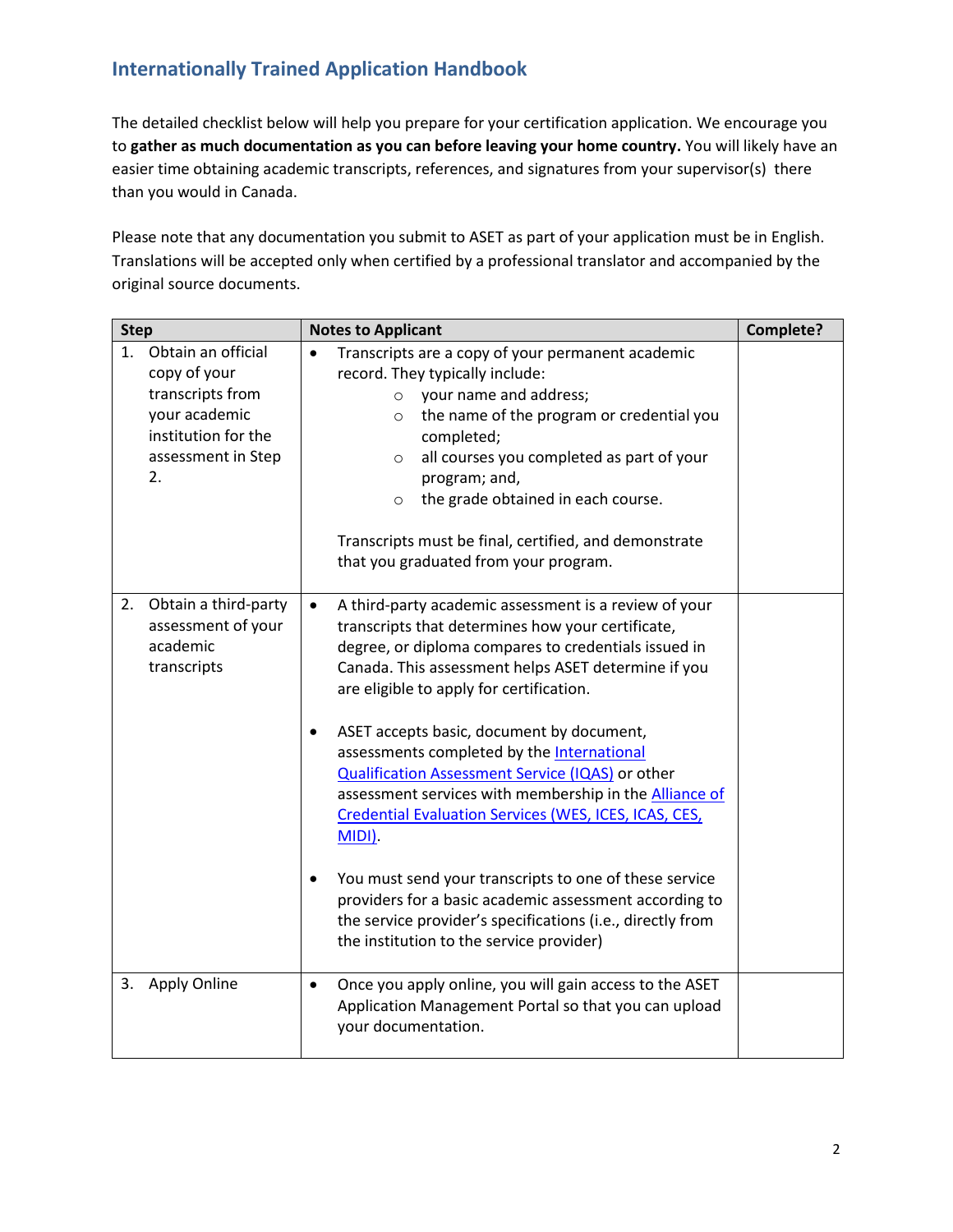| <b>Step</b> |                                                                                        | <b>Notes to Applicant</b>                                                                                                                                                                                                                                                                                                                                                                                                                                                                                                                                                                                                            | Complete? |
|-------------|----------------------------------------------------------------------------------------|--------------------------------------------------------------------------------------------------------------------------------------------------------------------------------------------------------------------------------------------------------------------------------------------------------------------------------------------------------------------------------------------------------------------------------------------------------------------------------------------------------------------------------------------------------------------------------------------------------------------------------------|-----------|
|             | 4. Submit application<br>and payment of<br>required fees online                        | Processing time for this step is between 2 and 5<br>$\bullet$<br>business days. You will receive an email when the initial<br>application is accepted.                                                                                                                                                                                                                                                                                                                                                                                                                                                                               |           |
| 5.          | Mail your third-<br>party academic<br>assessment to ASET                               | Your assessment must be the original document you<br>$\bullet$<br>received from the service provider, or a true copy<br>certified by a notary and sent to:<br><b>ASET</b><br>1600-9888 Jasper Avenue<br>Edmonton, AB T5J 5C6                                                                                                                                                                                                                                                                                                                                                                                                         |           |
| 6.          | Upload a current job<br>description signed<br>by supervisor                            | A job description is an overview of the tasks and<br>$\bullet$<br>responsibilities you perform in your current position.<br>Provide detailed information clearly explaining these<br>$\bullet$<br>tasks and responsibilities as they relate to a technician<br>or technologist role.<br>If you do not have a current job description readily<br>available, a template is available on the ASET applicant<br>portal<br>If you are unable to provide a supervisory signature, you<br>$\bullet$<br>may request special consideration by the ASET Board of<br>Examiners. Please contact registration@aset.ab.ca for<br>more information. |           |
| 7.          | Upload a current<br>resume.                                                            | A resume is a detailed history of your work experience<br>$\bullet$<br>and academic training.<br>Provide detailed information clearly explaining your<br>work history as it relates to a technician or technologist<br>role.                                                                                                                                                                                                                                                                                                                                                                                                         |           |
| 8.          | Provide contact<br>information for a<br>minimum of three<br>professional<br>references | References are contacted directly by ASET and are<br>$\bullet$<br>asked to complete the ASET Applicant Reference<br>Request Form.<br>We recommend that your referees be regulated<br>$\bullet$<br>professionals equivalent to a C.E.T. or a P.Eng If you<br>lack access to such regulated professionals, your<br>references should be qualified technical practitioners<br>with direct knowledge of your work. This includes your<br>supervisor, if he or she is available.                                                                                                                                                          |           |